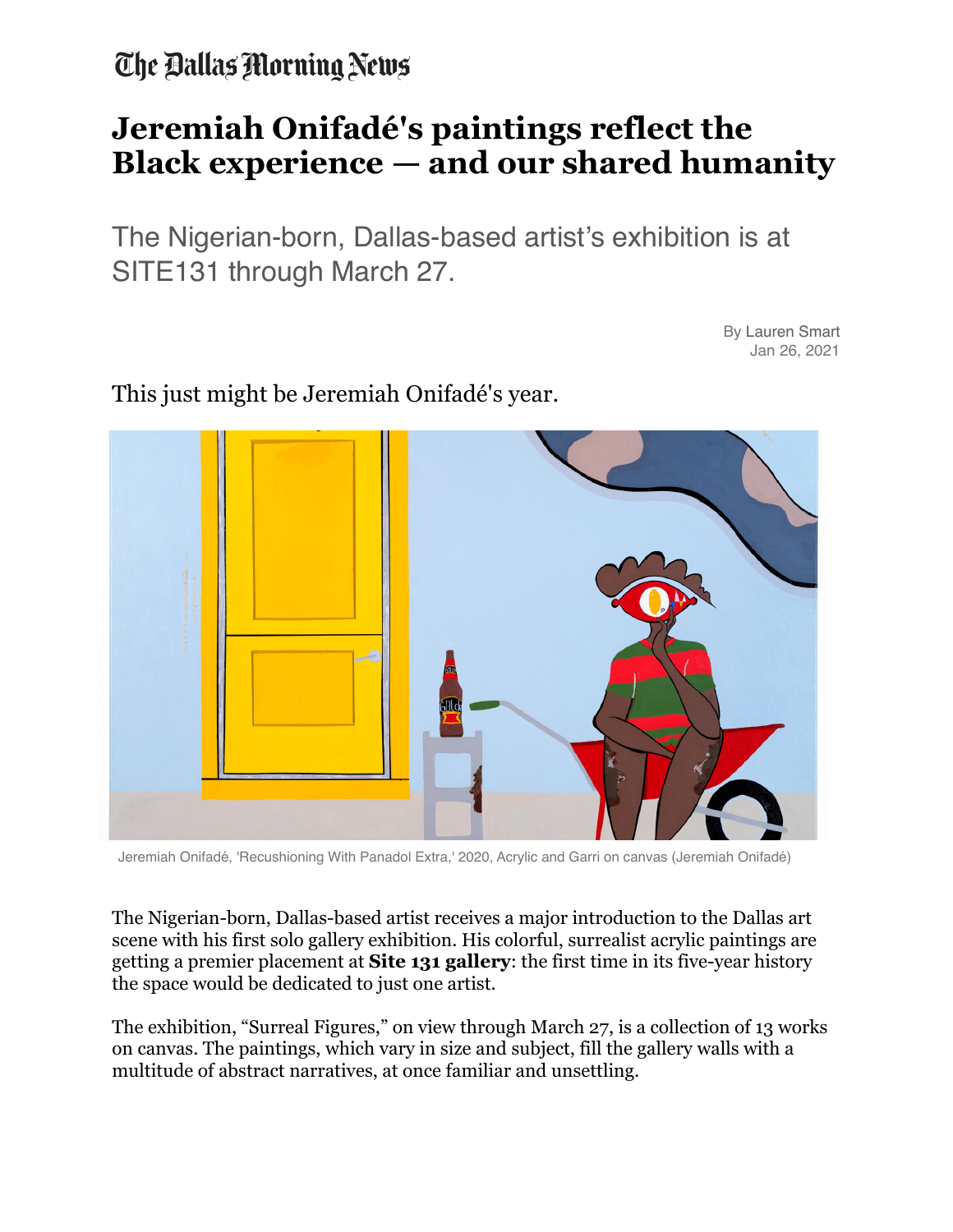

In works like "Red Settee," Jeremiah Onifadé borrows themes and ideas from his childhood in Nigeria, his adulthood in the United States and his dreams, which he says come to him in vivid colors.(Jeremiah Onifadé )

Onifadé borrows themes and ideas from his childhood in Nigeria, his adulthood in the United States where he moved at age  $22 -$  and his dreams, which he says come to him in vivid colors. He creates characters that recur and refract in the different works, always cycloptic, the unblinking eye of the figure gazing at the viewer — not glaring, but not quite welcoming.

Onifadé, 33, dabbled at Savannah College of Art and Design before dropping out, but he is ultimately a self-taught artist, religiously studying artists like Caravaggio and Velázquez to understand how they used light and color to develop a style that earned them a spot in both the historic canon and in the mind's eye of an everyday viewer.

Across the room are two other youthful figures holding candies, but these figures wear colorful striped shirts, and the whites of their eyes are blood red. The more masculine

of the figures carries the title *Portrait of a Young Boy with a Faltered Smile*. As with many of his paintings, the bright and playful colors are lined with a sinister edge. In this series of works, nearly every painting has a snake-like figure flailing in the background, growing larger, as the figures seem to exit childhood into more frenetic, convoluted scenes. For Onifadé, these slithering figures represent human emotions.

Site 131 co-founder and president Joan Davidow discovered Onifadé's work last summer after he hosted **[a three-person exhibition in a small South Dallas house for 96](https://www.dallasnews.com/arts-entertainment/visual-arts/2020/06/23/artists-96-hour-pop-up-show-takes-on-new-meaning-amid-black-lives-matter-protests/)  [hours straight.](https://www.dallasnews.com/arts-entertainment/visual-arts/2020/06/23/artists-96-hour-pop-up-show-takes-on-new-meaning-amid-black-lives-matter-protests/)** That series of work contained some of the building blocks for this new exhibition, from the symbolism to the way he incorporates garri, or eba, a grain common in the Nigerian diet, as a way to imply motion.

That exhibition was up just weeks into the daily Black Lives Matter protests, which gave renewed meaning to the way he paints Black bodies in complicated spaces. His work's political quality, often more Nigerian than American, took on a new layer of significance. It spoke to his existence as a Black man in America.